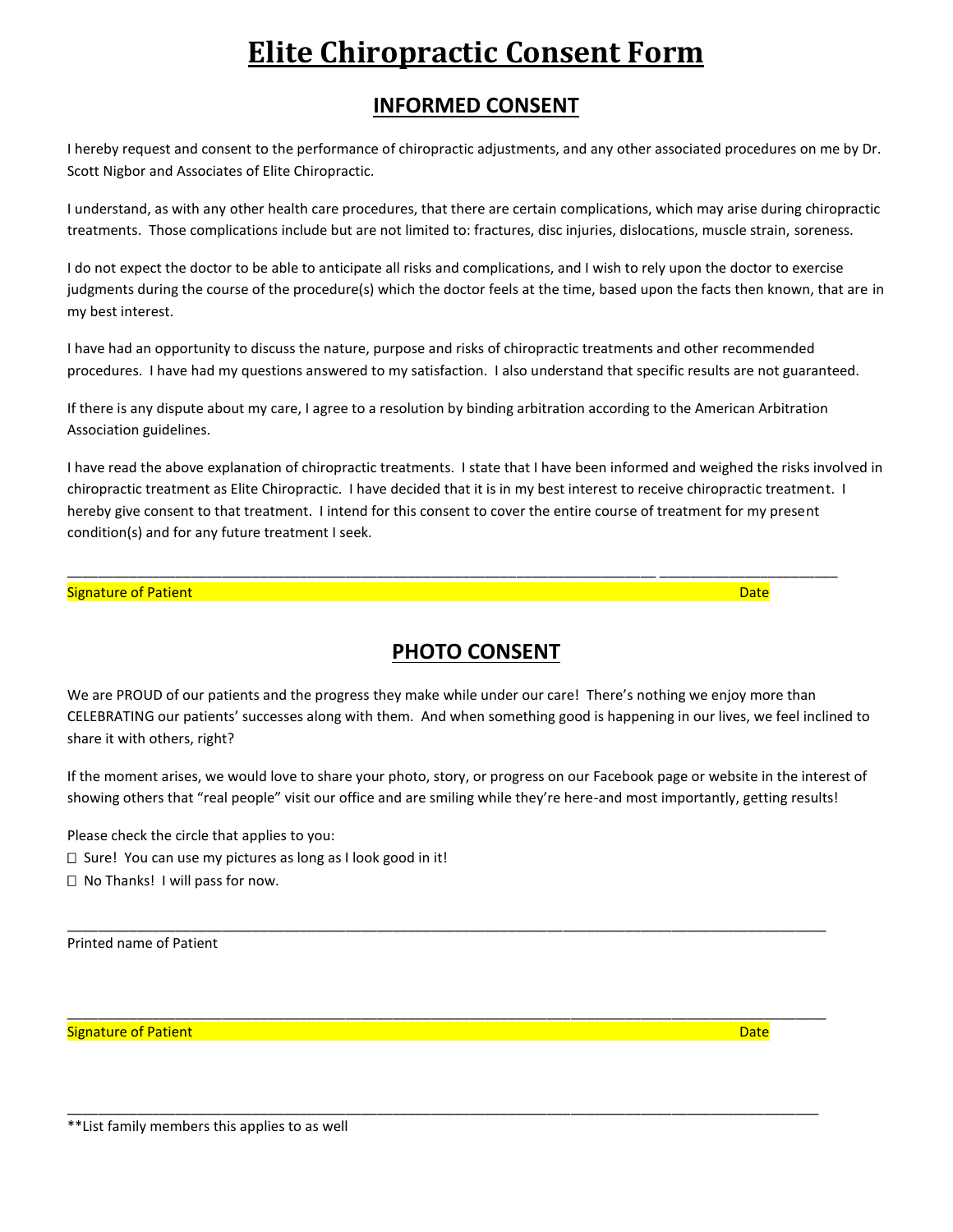| <b>Pediatric Patient Questionnaire</b>                                                                                                                                                                                                     |                                                                                                                                                                                                                                      |    |                                                                                                                        |                                                                                                                   |  |  |
|--------------------------------------------------------------------------------------------------------------------------------------------------------------------------------------------------------------------------------------------|--------------------------------------------------------------------------------------------------------------------------------------------------------------------------------------------------------------------------------------|----|------------------------------------------------------------------------------------------------------------------------|-------------------------------------------------------------------------------------------------------------------|--|--|
| Child's Name<br>Parent/Guardian Name(s)                                                                                                                                                                                                    |                                                                                                                                                                                                                                      |    |                                                                                                                        |                                                                                                                   |  |  |
| Address:<br><u> 1989 - Johann Barn, mars ann an t-Amhain an t-Amhain an t-Amhain an t-Amhain an t-Amhain an t-Amhain an t-Amh</u><br>City, State, Zip: National City, State, Zip:                                                          |                                                                                                                                                                                                                                      |    |                                                                                                                        |                                                                                                                   |  |  |
|                                                                                                                                                                                                                                            | Other Phone: Child Sex:                                                                                                                                                                                                              |    |                                                                                                                        |                                                                                                                   |  |  |
|                                                                                                                                                                                                                                            | <u>Email: 2008 - 2008 - 2008 - 2008 - 2019 - 2019 - 2019 - 2019 - 2019 - 2019 - 2019 - 2019 - 2019 - 2019 - 2019 - 2019 - 2019 - 2019 - 2019 - 2019 - 2019 - 2019 - 2019 - 2019 - 2019 - 2019 - 2019 - 2019 - 2019 - 2019 - 2019</u> |    |                                                                                                                        | Birth Date: Age: Age:                                                                                             |  |  |
| Weight: Height<br>How did you hear about us?                                                                                                                                                                                               |                                                                                                                                                                                                                                      |    |                                                                                                                        |                                                                                                                   |  |  |
| Who is your primary care physician?<br><u> 1989 - Johann Stein, fransk politik (d. 1989)</u>                                                                                                                                               |                                                                                                                                                                                                                                      |    |                                                                                                                        |                                                                                                                   |  |  |
|                                                                                                                                                                                                                                            |                                                                                                                                                                                                                                      |    | Is your child receiving care from any other health professional? Yes                                                   | No provide a contractor of the contractor of the contractor of the contractor of the contractor of the contractor |  |  |
| -If yes, please list name and specialty                                                                                                                                                                                                    |                                                                                                                                                                                                                                      |    |                                                                                                                        |                                                                                                                   |  |  |
|                                                                                                                                                                                                                                            |                                                                                                                                                                                                                                      |    |                                                                                                                        | Please list any drugs/medications/vitamins/herbs that your child is taking;                                       |  |  |
|                                                                                                                                                                                                                                            |                                                                                                                                                                                                                                      |    |                                                                                                                        |                                                                                                                   |  |  |
| <b>CURRENT HEALTH CONDITIONS:</b>                                                                                                                                                                                                          |                                                                                                                                                                                                                                      |    |                                                                                                                        |                                                                                                                   |  |  |
| What health condition(s) bring your child in to Elite Chiropractic?                                                                                                                                                                        |                                                                                                                                                                                                                                      |    |                                                                                                                        |                                                                                                                   |  |  |
|                                                                                                                                                                                                                                            |                                                                                                                                                                                                                                      |    |                                                                                                                        |                                                                                                                   |  |  |
|                                                                                                                                                                                                                                            |                                                                                                                                                                                                                                      |    |                                                                                                                        |                                                                                                                   |  |  |
|                                                                                                                                                                                                                                            |                                                                                                                                                                                                                                      |    | How did the problem start? (please check one) _____Suddenly _____Gradually _____Post Injury                            |                                                                                                                   |  |  |
|                                                                                                                                                                                                                                            |                                                                                                                                                                                                                                      |    |                                                                                                                        |                                                                                                                   |  |  |
|                                                                                                                                                                                                                                            |                                                                                                                                                                                                                                      |    | Is this condition: ______Getting Worse ____________Improving _______Constant ______Unsure                              |                                                                                                                   |  |  |
| What makes the problem better?                                                                                                                                                                                                             |                                                                                                                                                                                                                                      |    | What makes the problem worse?                                                                                          |                                                                                                                   |  |  |
| <b>HEALTH GOALS FOR YOUR CHILD</b>                                                                                                                                                                                                         |                                                                                                                                                                                                                                      |    |                                                                                                                        |                                                                                                                   |  |  |
| What are your top three health goals for your child:                                                                                                                                                                                       |                                                                                                                                                                                                                                      |    |                                                                                                                        | What would you like to gain from chiropractic care?                                                               |  |  |
| 1.                                                                                                                                                                                                                                         |                                                                                                                                                                                                                                      |    |                                                                                                                        | Resolve existing condition                                                                                        |  |  |
| <u> 1989 - Johann Harry Harry Harry Harry Harry Harry Harry Harry Harry Harry Harry Harry Harry Harry Harry Harry Harry Harry Harry Harry Harry Harry Harry Harry Harry Harry Harry Harry Harry Harry Harry Harry Harry Harry Ha</u><br>2. |                                                                                                                                                                                                                                      |    |                                                                                                                        | Overall wellness                                                                                                  |  |  |
| 3.                                                                                                                                                                                                                                         |                                                                                                                                                                                                                                      |    | <u> 1980 - Johann John Stone, market fan it ferskearre fan it ferskearre fan it ferskearre fan it ferskearre fan i</u> | Both                                                                                                              |  |  |
| PLEASE TELL US ABOUT YOUR PREGNANCY                                                                                                                                                                                                        |                                                                                                                                                                                                                                      |    |                                                                                                                        |                                                                                                                   |  |  |
| Please circle                                                                                                                                                                                                                              |                                                                                                                                                                                                                                      |    |                                                                                                                        |                                                                                                                   |  |  |
| Any Fertility issues?                                                                                                                                                                                                                      | Yes                                                                                                                                                                                                                                  | No | If yes, please explain:                                                                                                |                                                                                                                   |  |  |
| Did mother smoke?                                                                                                                                                                                                                          | Yes                                                                                                                                                                                                                                  | No | If yes, how many per week?                                                                                             |                                                                                                                   |  |  |
| Did mother drink?                                                                                                                                                                                                                          | Yes                                                                                                                                                                                                                                  | No | If yes, how many per week?                                                                                             |                                                                                                                   |  |  |
| Did mother exercise?                                                                                                                                                                                                                       | Yes                                                                                                                                                                                                                                  | No | If yes, please explain:                                                                                                |                                                                                                                   |  |  |
| Was mother ill?                                                                                                                                                                                                                            | Yes                                                                                                                                                                                                                                  | No | If yes, please explain:                                                                                                |                                                                                                                   |  |  |
| Any ultrasounds?                                                                                                                                                                                                                           | Yes                                                                                                                                                                                                                                  | No | If yes, please explain:                                                                                                |                                                                                                                   |  |  |
| Any notable episodes of mental/physical health? Yes<br>No.                                                                                                                                                                                 |                                                                                                                                                                                                                                      |    |                                                                                                                        |                                                                                                                   |  |  |
| Any other notable concerns about conception/pregnancy? _________________________                                                                                                                                                           |                                                                                                                                                                                                                                      |    |                                                                                                                        |                                                                                                                   |  |  |

 $\mathcal{L}$